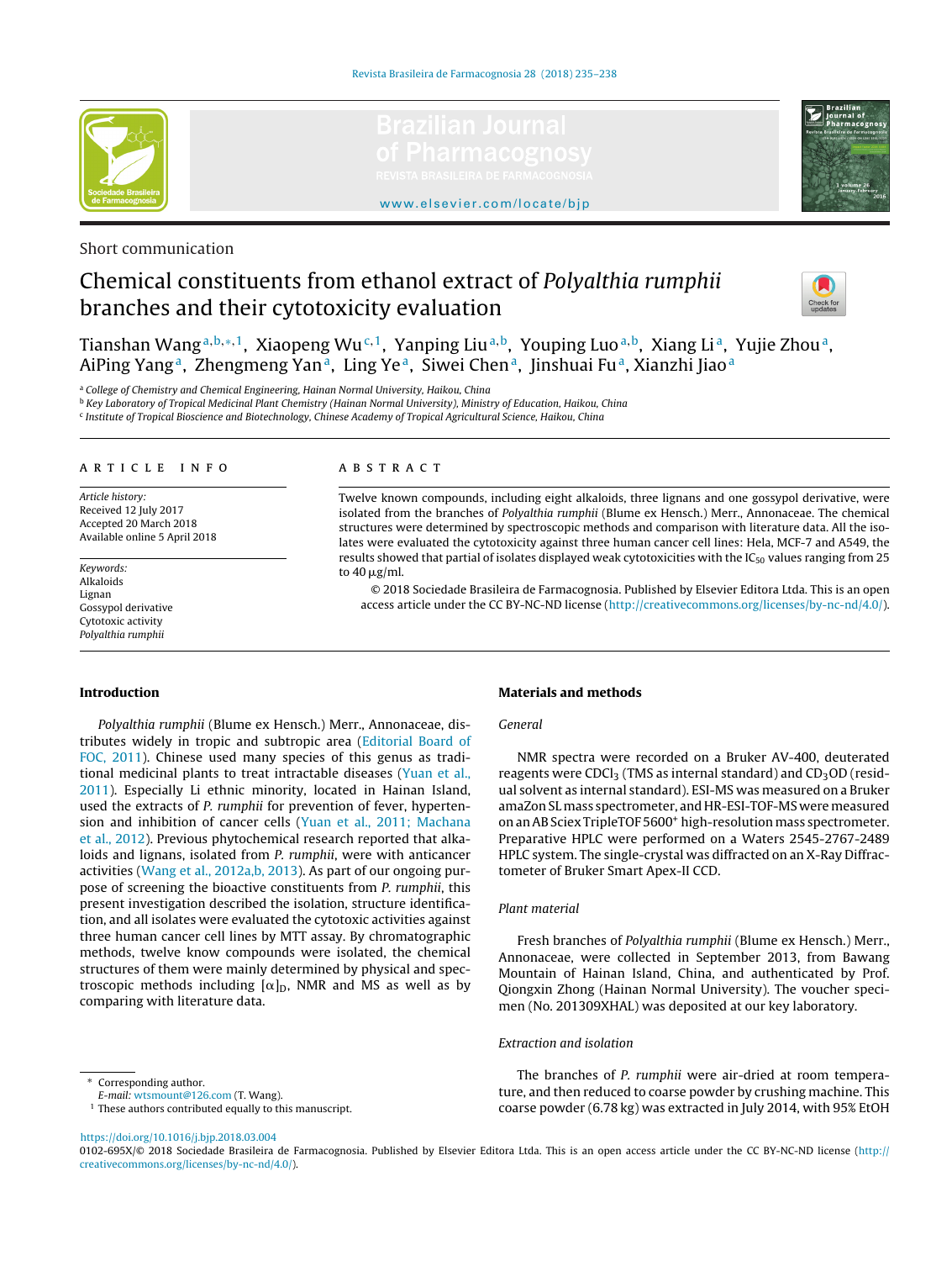<span id="page-1-0"></span> $(151 \times 3)$  at room temperature, and the solvents were evaporated under reduced pressure to get crude EtOH gum, which was continuously suspended in  $0.1\%$  H<sub>2</sub>SO<sub>4</sub> (41). The liposoluble components were removed by PE (petroleum ether) from acidic solution, and the acidic aqueous solution was extracted by EtOAc  $(41 \times 3)$  to get part I (94.8 g), the remaining aqueous layer was alkalinized (pH 9–10) by ammonia and extracted with CHCl<sub>3</sub> ( $41 \times 3$ ) to get part II ( $48.1 g$ ).

Part I was fractioned on a silica gel column (200–300 mesh, Qingdao Haiyang Chem. Co., Ltd.) using gradient PE-EtOAc solvent system to afford forty fractions (XMZ-1 to XMZ-40). XMZ-10 (0.3 g) was isolated by silica gel column (400 mesh, Qingdao Haiyang Chem. Co., Ltd.) with gradient PE-EtOAc solvent system, then followed by HPLC on an Agilent C-8 column (Agilent Zorbax Eclipse  $XDB C-8$ , 250  $\times$  9.4 mm, 5  $\mu$ m, MeOH:H<sub>2</sub>O 80:20, 4 ml/min) to provide **7** (44.4 mg). XMZ-12 (4.2 g) was purified by repeated silica gel column (400 mesh) with gradient light petroleum and EtOAc to give **3** (5.9 mg). XMZ-30 (0.7 g) was similarly purified by repeated silica gel column and followed by HPLC on Agilent C-8 column (MeOH:H2O 80:20, 4 ml/min) to give **8** (37.9 mg). Combined fractions (1.6 g) of XMZ-22 to XMZ-29 was introduced to a silica gel column (400 mesh) and eluted by gradient PE-EtOAc system (3:1 to pure EtOAc) to give **9** (23.2 mg). **10** (95.7 mg), **11** (40 mg) and **12** (8.9 mg) were isolated and purified from XMZ-33 (2.5 g) by repeated silica gel column (400 mesh) with gradient  $CHCl<sub>3</sub>-CH<sub>3</sub>OH$ system. XMZ-35 (3.1 g) was separated by HPLC on YMC-Pack ODS-A column (250  $\times$  20 mm, 5 µm, MeOH:H<sub>2</sub>O 35:65, 10 ml/min) to obtain **1** (4.4 mg). XMZ36 was re-chromatographed on a silica gel column (gradient PE-EtOAc 10:1 to 2:8), followed by HPLC on YMC-Pack ODS-A column (MeOH:H2O 2:8, 10 ml/min) to obtain **6** (12 mg).

Part II was chromatographed on a silica gel column (200–300 mesh) using PE-EtOAc gradient (50:1 to 1:5) to afford 31 fractions (SWJ-1 to SWJ-31). SWJ-12 (4.2 g) was subjected to a silica gel column (400 mesh) with gradient PE-EtOAc solvent system (5:1 to 1:4) to yield **2** (9.6 mg), **4** (9.2 mg) and **5** (8.7 mg).

## Cytotoxicity assay

The cytotoxic activities of all compounds were evaluated by MTT method to against three human cancer cell lines: Hela, MCF-7 and A549, using Doxorubicin as positive control. Cells were cultured in DMEM medium, supplemented with 10% fetal bovine serum in 5% CO $_2$  at 37 °C. Cells (100  $\mu$ l) were distributed evenly into 96well microplates, containing  $5 \times 10^3$  cells per well, and incubated

for 12 h. Designated wells were treated with DMSO solutions of tested compound at various concentrations (0.0625, 0.32, 1.6, 8 and 40 µg/ml) in triplicate. After 48 h incubation, MTT was added to each well to incubate an additional 4 h. After treatment, the absorbance of each well was read at 490 nm by an enzyme-labeled detector (BioTek ELx800).  $IC_{50}$  values to different cell lines were determined by the dose–response curve [\(Yu](#page-3-0) et [al.,](#page-3-0) [2016\).](#page-3-0)

#### Statistical analysis

Statistical significance was determined with the standard deviation generally less than 10%, and all values were carried out using the t-test (SPSS 12.0).

#### **Results and discussion**

In present phytochemical investigation on searching for bioactive agents from this plant, the extracting method was optimized to afford two parts, part I was from acidic solution of EtOH extracts, part II was from basic solution. Chromatographic separation of these two parts, twelve compounds were obtained, containing nine isolates from part I, and three isolates from part II.

The chemical structures were identified mainly by spectroscopic analysis to be (−)-8-oxodiscretamine (**1**) ([Shono](#page-3-0) et [al.,](#page-3-0) [2016\),](#page-3-0) N-formylannonaine (**2**) ([Yusoff](#page-3-0) et [al.,](#page-3-0) [2014\),](#page-3-0) isooncine (**3**) [\(Wu](#page-3-0) et [al.,](#page-3-0) [1990\),](#page-3-0) isoursuline (**4**) ([Chen](#page-3-0) et [al.,](#page-3-0) [2000\),](#page-3-0) cleistopholine (**5**) [\(Wang](#page-3-0) et [al.,](#page-3-0) [2011\),](#page-3-0) northalifoline (**6**) ([Lee](#page-3-0) et [al.,](#page-3-0) [2010\),](#page-3-0) N-2-phenylethylcinnamamide (**7**) ([Gu](#page-3-0) et [al.,](#page-3-0) [2013\),](#page-3-0) N-transcinnamoyltyramine (**8**) [\(Wang](#page-3-0) et [al.,](#page-3-0) [2012a,b\),](#page-3-0) binaphthalene-2 phenol-3-aldehyde (**9**) ([Wu](#page-3-0) et [al.,](#page-3-0) [1989\),](#page-3-0) arborone (**10**) ([Tulake](#page-3-0) et [al.,](#page-3-0) [2012\),](#page-3-0) syringaresinol (**11**) ([Mo](#page-3-0) [and](#page-3-0) [Mai,](#page-3-0) [2012\),](#page-3-0) balanophonin (**12**) ([Wang](#page-3-0) et [al.,](#page-3-0) [2010\),](#page-3-0) including eight alkaloids (**1–8**), three lignans (**10–12**) and one gossypol derivative (**9**).

It should be noted that all isolates were reported from this plant for the first time. Among them, binaphthalene-2-phenol-3 aldehyde (**9**) was firstly isolated from the natural resources, and its complete  ${}^{1}$ H NMR and  ${}^{13}$ C NMR were assigned by 2D NMR. N-formylannonaine (**2**) exists as a mixture of two conformational isomers ( $Z/E = 1/2.5$ , calculated by the integration of <sup>1</sup>H NMR) in deuterated methanol. A single crystal of isoursuline (**4**) was firstly recrystalized, and the crystal structure had been determined by single-crystal X-ray diffraction method [\(Niu](#page-3-0) et [al.,](#page-3-0) [2015\).](#page-3-0) The X-ray data were deposited in the Cambridge Crystallographic Data Centre with number of CCDC-1494107.



Fig. 1. The inhibition ratio (IR, %) of six cytotoxical compounds against three cancer cell lines at various concentrations. IR values were calculated using the formula: IR (%) = [OD (control group) – OD (administration group)]/OD (control group) × 100%. \*p < 0.05, \*\*p < 0.01.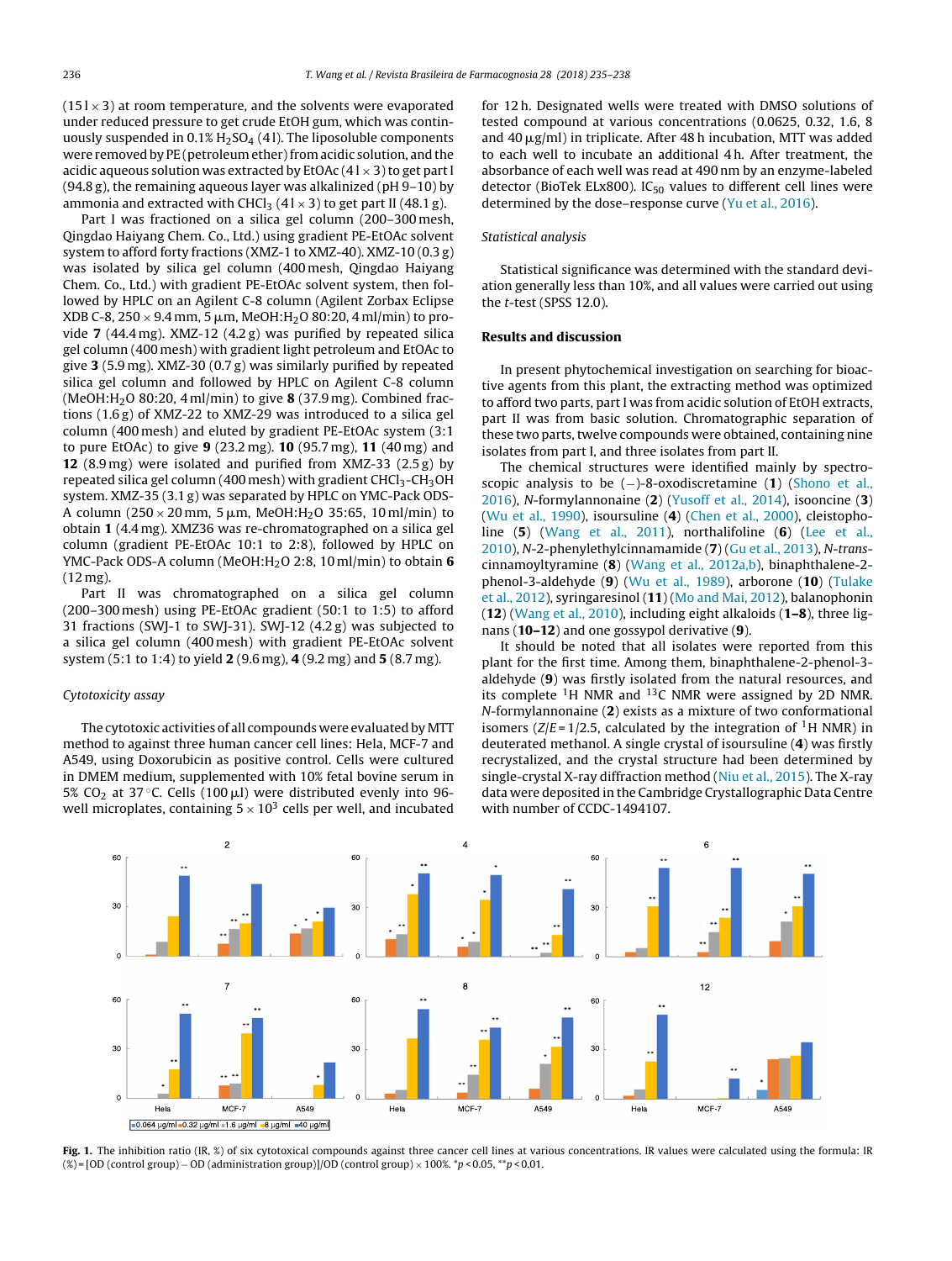

Partial tested compounds showed cytotoxicities inhibiting three human cancer cell lines in vitro ([Fig.](#page-1-0) 1): A considerable increase of inhibition ratio (IR, %) data was demonstrated with the increase in the concentrations. IR values more than 50% were only at high dose of 40  $\mu$ g/ml, those who achieved more than 50% of IR were **4** to Hela of 50.6% (p < 0.01), **6** to Hela of 53.7% (p < 0.01), **7** to Hela of 51.5% (p < 0.01), **8** to Hela of 54.7% (p < 0.01), **12** to Hela of 51.1% (p < 0.01), **6** to MCF-7 of 53.8% ( $p$  < 0.01), **6** to A549 of 50.3% ( $p$  < 0.01). While all of compounds at low dose of 0.0625  $\mu$ g/ml were failed to inhibit the proliferation of the tested cell lines.

In order to evaluate the cytotoxicities, the IR data were used to calculate the  $IC_{50}$  values by the dose–response curves, which were presented in Table 1. Among the tested isolates, five alkaloids (**2**, **4**, **6**, **7** and **8**) and one lignan (**12**) demonstrated full or partial activities against these tested cancer cell lines ranging from 25 to 40  $\mu$ g/ml. Among these active alkaloids, **6** and **8** demonstrated broad-spectrum active to all these tested cell lines, both of which were with amide functional group. Furthermore, all active compounds showed antiproliferative action to Hela cell lines.

(−)-8-Oxodiscretamine (**1**) Brown, amorphous powder (4.4 mg).  $[\alpha]_{D}$ : –37.3 (c 0.15, MeOH). ESI-MS m/z: 364.2 [M+Na]<sup>+</sup>. HRMS-ESI-TOF  $m/z$ : [M+H]<sup>+</sup> calcd for C<sub>19</sub>H<sub>20</sub>NO<sub>5</sub>: 342.1336, found: 342.1350. <sup>1</sup>H NMR (CDCl<sub>3</sub>, 400 MHz)  $\delta$ : 6.67 (H-1, s), 6.77 (H-4, s), 2.73 (H- $5\alpha$ , m), 2.91 (H-5 $\beta$ , m), 2.91 (H-6 $\alpha$ , m), 4.96 (H-6 $\beta$ , d, J 10.4 Hz), 7.08 (H-11, d, J 8.0 Hz), 6.92 (H-12, d, J 8.0 Hz), 3.02 (H-13 $\alpha$ , m), 2.86 (H-13β, m), 4.77 (H-14, d, J 12.8 Hz), 3.91 (2-OCH<sub>3</sub>, s), 4.00 (9-OCH<sub>3</sub>, s). <sup>13</sup>C NMR (CDCl<sub>3</sub>, 100 MHz)  $\delta$ : 108.3 (C-1), 145.7 (C-2), 144.5 (C-3), 114.4 (C-4), 128.2 (C-4a), 29.22 (C-5), 38.4 (C-6), 162.3 (C-8), 121.6 (C-8a), 147.4 (C-9), 149.0 (C-10), 118.2 (C-11), 122.8

| Table 1                                                           |  |  |
|-------------------------------------------------------------------|--|--|
| The active isolates and $IC_{50}$ values of cytotoxic activities. |  |  |

| Isolates     |      | Cancer cell lines/IC <sub>50</sub> ( $\mu$ g/ml) |      |  |
|--------------|------|--------------------------------------------------|------|--|
|              | Hela | MCF-7                                            | A549 |  |
| $\mathbf{2}$ | 32.3 | >40 <sup>a</sup>                                 | >40  |  |
| 4            | 35.5 | 36.9                                             | 38.0 |  |
| 6            | 32.3 | 32.9                                             | 39.3 |  |
| 7            | 29.7 | 36.7                                             | >40  |  |
| 8            | 26.9 | 36.2                                             | 33.4 |  |
| 12           | 37.0 | >40                                              | >40  |  |
| Doxorubicin  | 0.5  | 0.9                                              | 1.4  |  |

<sup>a</sup> Inactive at  $IC_{50}$  > 40  $\mu$ g/ml.

(C-12), 130.7 (C-12a), 39.2 (C-13a), 55.2 (C-14), 127.1 (C-14a), 56.2  $(2-OCH<sub>3</sub>), 62.4 (9-OCH<sub>3</sub>).$ 

N-formylannonaine (**2**) Yellow solid (9.6 mg). ESI-MS m/z (+): 294.1 [M+H]<sup>+</sup>, 316.1 [M+Na]<sup>+</sup>. IR (KBr) cm<sup>-1</sup>: 2926, 2860, 1645, 1585, 1470, 1408, 1260, 1203, 1116, 1044, 972. Z-isomer: 1H NMR  $(CDCl_3, 400 MHz)$   $\delta$ : 6.59 (H-3), 2.90 (H-4<sub>ax</sub>), 2.69 (H-4<sub>eq</sub>), 3.41 (H-5ax), 3.85 (H-5eq), 5.05 (H-6a), 2.84 (H-7ax), 3.24 (H-7eq), 7.23–7.34 (H-8,9,10), 8.10 (H-11), 5.99/6.11 (OCH<sub>2</sub>O), 8.27 (CHO). <sup>13</sup>C NMR  $(CD_3OD, 100 MHz)$   $\delta$ : 143.3 (C-1), 147.1 (C-2), 107.5 (C-3), 126.6 (C-3a), 31.0 (C-4), 42.2 (C-5), 49.5 (C-6a), 33.6 (C-7), 135.2 (C-7a), 128.1 (C-8), 127.6 (C-9), 126.6 (C-10), 128.9 (C-11), 130.5 (C-11a), 117.5 (C-11b), 124.7 (C-11c), 101.0 (OCH<sub>2</sub>O), 162.1 (CHO); E-isomer: <sup>1</sup>H NMR (CDCl<sub>3</sub>, 400 MHz)  $\delta$ : 6.62 (H-3), 2.75 (H-4<sub>ax</sub>), 2.75 (H-4<sub>eq</sub>), 3.10 (H-5ax), 4.47 (H-5eq), 4.63 (H-6a), 3.16 (H-7ax), 2.90 (H-7eq), 7.23-7.34 (H-8,9,10), 8.11 (H-11), 5.99/6.11 (OCH<sub>2</sub>O), 8.40 (CHO).  $13$ C NMR (CD<sub>3</sub>OD, 100 MHz)  $\delta$ : 143.1 (C-1), 147.6 (C-2), 107.9 (C-3), 126.6 (C-3a), 29.7 (C-4), 36.2 (C-5), 53.3 (C-6a), 37.8 (C-7), 134.5 (C-7a), 128.9 (C-8), 128.0 (C-9), 127.1 (C-10), 128.5 (C-11), 130.3 (C-11a), 117.0 (C-11b), 124.1 (C-11c), 101.1 (OCH<sub>2</sub>O), 162.1 (CHO).

Isooncine (**3**) Yellow amorphous solid (5.9 mg). ESI-MS m/z (+): 241.1 [M+H]+. IR (KBr) cm−1: 3435, 2925, 2825, 1740, 1640, 1463, 1383, 1252, 1119. <sup>1</sup>H NMR (CDCl<sub>3</sub>, 400 MHz)  $\delta$ : 8.31 (H-3, d, J 5.2 Hz), 7.36 (H-5, s), 7.22 (H-8, s), 6.87 (H-2, d, J 5.2 Hz), 3.99 (6- OMe, s), 2.58 (1-Me, s).

Isoursuline (**4**) Yellow single crystal (9.2 mg). ESI-MS m/z (+): 242.2 [M+H]<sup>+</sup>, 264.2 [M+Na]<sup>+</sup>. IR (KBr) cm<sup>-1</sup>: 3434.6, 2925.6, 1625.3, 1570.6, 1466.5. <sup>1</sup>H NMR (CD<sub>3</sub>OD, 400 MHz)  $\delta$ : 2.95 (1-Me, s), 7.05 (H-2, J 5.6 Hz), 8.32 (H-3, J 5.6 Hz), 3.97 (6-OMe, s), 6.94 (H-7, J 8 Hz), 7.22 (H-8, J 8 Hz). <sup>13</sup>C NMR (CD<sub>3</sub>OD, 100 MHz)  $\delta$ : 149.4 (C-1), 17.3 (1-Me), 126.3 (C-2), 152.0 (C-3), 165.8 (C-4a), 126.5 (C-4b), 144.7 (C-5), 156.0 (C-6), 57.2 (6-OMe), 113.6 (C-7), 118.2 (C-8), 129.2 (C-8a), 192.8 (C-9), 127.7 (C-9a).

Cleistopholine (**5**) Yellow amorphous solid (8.7 mg). ESI-MS m/z (+): 224.1  $[M+H]^+$ , 246.1  $[M+Na]^+$ , 469.2  $[2M+Na]^+$ . IR (KBr) cm<sup>-1</sup>: 2930, 1682, 1591, 1460, 1414, 1334, 1301, 1125. <sup>1</sup>H NMR (CD<sub>3</sub>OD, 400 MHz) ı: 8.90 (H-2, d, J 4.8 Hz), 7.50 (H-3, dd, J 4.8, 0.8 Hz), 8.37 (H-5, m), 7.83 (H-6, m), 7.83 (H-7, m), 8.27 (H-8, m), 2.92 (22.8-Me, s). <sup>13</sup>C NMR (CD<sub>3</sub>OD, 100 MHz)  $\delta$ : 153.3 (C-2), 131.4 (C-3), 151.5 (C-4), 129.2 (C-4a), 127.5 (C-5), 134.6 (C-6), 134.2 (C-7), 127.3 (C-8), 129.0 (C-8a), 185.0 (C-9), 150.1 (C-9a), 181.9 (C-10), 132.0 (C-10a).

Northalifoline (**6**) Amorphous solid (12 mg). ESI-MS: m/z 216.0 [M+Na]<sup>+</sup>, 194.0 [M+H]<sup>+</sup>. <sup>1</sup>HNMR (400 MHz, CD<sub>3</sub>OD)  $\delta$ <sub>H</sub> (ppm): 7.43  $(1H, s, H-8)$ , 6.65  $(1H, s, H-5)$ , 3.84  $(3H, s, 4-OCH<sub>3</sub>)$ , 3.41  $(2H, t,$